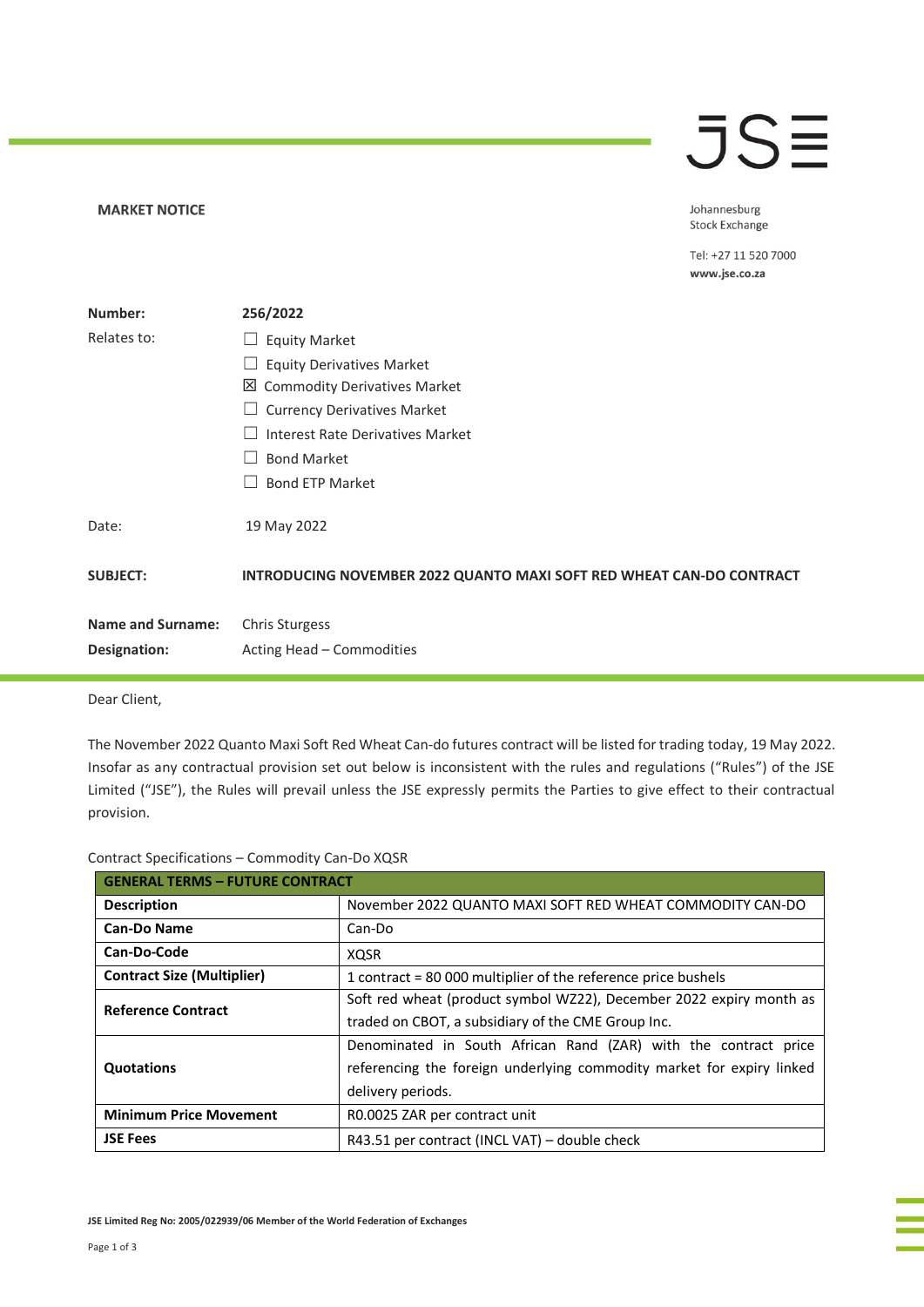## $JS\equiv$

i<br>I

j.

| <b>Initial Margin</b>                       | R133,800.00                                                                                                                                                                                                                                                                                                                                                                                                                              |  |  |  |
|---------------------------------------------|------------------------------------------------------------------------------------------------------------------------------------------------------------------------------------------------------------------------------------------------------------------------------------------------------------------------------------------------------------------------------------------------------------------------------------------|--|--|--|
| Calendar spread margin                      | R2,920.00                                                                                                                                                                                                                                                                                                                                                                                                                                |  |  |  |
| <b>Position Limits</b>                      | Not applicable                                                                                                                                                                                                                                                                                                                                                                                                                           |  |  |  |
| <b>Trade Date</b>                           | The date the Can-Do position is first entered into by the clients and<br>captured by the JSE.                                                                                                                                                                                                                                                                                                                                            |  |  |  |
| <b>Business Day</b>                         | Any day on which banks are open for a normal trading day in<br>Johannesburg and prices are published by the JSE.                                                                                                                                                                                                                                                                                                                         |  |  |  |
| <b>Underlying</b>                           |                                                                                                                                                                                                                                                                                                                                                                                                                                          |  |  |  |
| <b>Underlying Future</b>                    | A Soft Red wheat futures contract meeting all specifications as listed and<br>traded on CBOT, a subsidiary of the CME Group Inc. The JSE reserves the<br>right to amend the contract specifications including settlement<br>methodology should this be amended by the reference exchange.                                                                                                                                                |  |  |  |
| <b>Daily MTM</b>                            | Snapshots of contract will be taken between 16h55 and 17h00. Based on<br>the random snapshot selected the MTM will be calculated as the middle of<br>the double based on best bid and offer. There will be no foreign exchange<br>rate adjustments.                                                                                                                                                                                      |  |  |  |
| <b>Daily MTM time</b>                       | 16h55-17h00                                                                                                                                                                                                                                                                                                                                                                                                                              |  |  |  |
| Initial reference level                     | As agreed by the Long and the Short Party on the trade date in Rand cents<br>per bushel. Confirmed by the EFR transaction generated by the exchange<br>upon confirmation of the Can-Do trade. The report only transactions will<br>be facilitated by the JSE.                                                                                                                                                                            |  |  |  |
| <b>Underlying Currency</b>                  | Rand (ZAR)                                                                                                                                                                                                                                                                                                                                                                                                                               |  |  |  |
| Last trading date                           | 25 November 2022                                                                                                                                                                                                                                                                                                                                                                                                                         |  |  |  |
| <b>Settlement Date</b>                      | 28 November 2022                                                                                                                                                                                                                                                                                                                                                                                                                         |  |  |  |
| <b>Valuation Frequency</b>                  | Daily between 16h55 and 17h00                                                                                                                                                                                                                                                                                                                                                                                                            |  |  |  |
| <b>TERMS &amp; CONDITIONS - Can-Do XQSW</b> |                                                                                                                                                                                                                                                                                                                                                                                                                                          |  |  |  |
| <b>Type</b>                                 | Can-Do Future                                                                                                                                                                                                                                                                                                                                                                                                                            |  |  |  |
| <b>Buyer</b>                                | Is the party that is the Long Party to the Can-Do Future                                                                                                                                                                                                                                                                                                                                                                                 |  |  |  |
| <b>Seller</b>                               | Is the party that is the Short Party to the Can-Do Future                                                                                                                                                                                                                                                                                                                                                                                |  |  |  |
| <b>Initial Futures Price</b>                | As agreed by the Long and the Short Party on the trade date in Rand cents<br>per bushel. Confirmed by the EFR transaction generated by the exchange<br>upon confirmation of the Can-Do trade. The report only transactions will<br>be facilitated by the JSE.                                                                                                                                                                            |  |  |  |
| <b>PROCEDURE AT EXPIRATION</b>              |                                                                                                                                                                                                                                                                                                                                                                                                                                          |  |  |  |
| <b>Final valuation and cash settlement</b>  | The final settlement price for cash settlement of the contract will require<br>only CME Group closing price, denominated in ZAR. The CME Group<br>settlement value (MTM) published on the last trading date of the South<br>African contract, for avoidance of doubt 25 November 2022, will be applied<br>as the final cash settlement value on settlement date 28 November 2022.<br>There will be no foreign exchange rate adjustments. |  |  |  |
| <b>GENERAL TERMS - OPTIONS CONTRACT</b>     |                                                                                                                                                                                                                                                                                                                                                                                                                                          |  |  |  |
| <b>Description</b>                          | November 2022 QUANTO SOFT RED WHEAT COMMODITY CAN-DO OPTION                                                                                                                                                                                                                                                                                                                                                                              |  |  |  |
| <b>Can-Do Name</b>                          | Can-Do XQSR                                                                                                                                                                                                                                                                                                                                                                                                                              |  |  |  |
| Can-Do-Code                                 | <b>XQSR</b>                                                                                                                                                                                                                                                                                                                                                                                                                              |  |  |  |